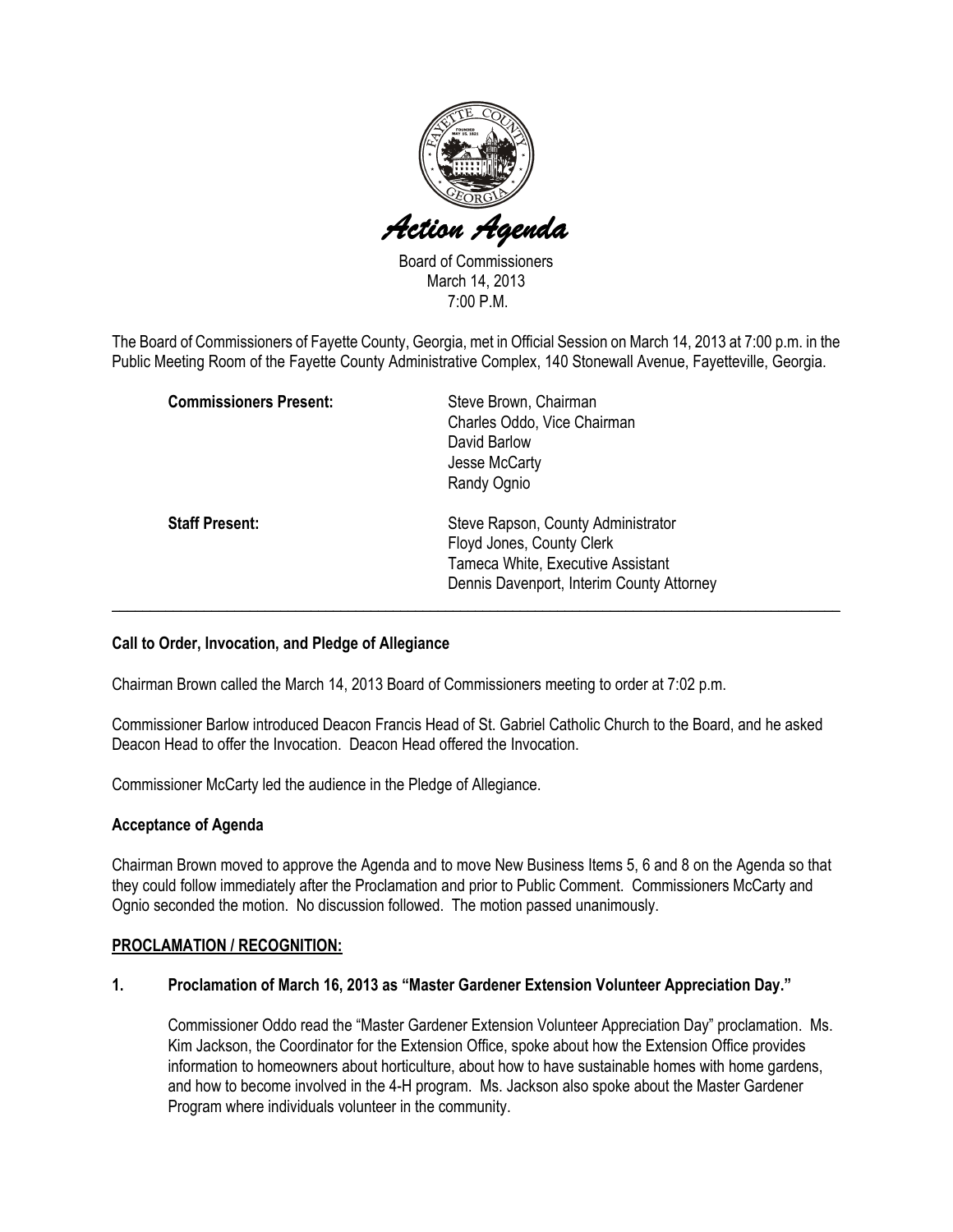## PUBLIC COMMENT:

**Jim Richter:** Mr. Richter stated that he attended the Ethics Hearing on March 13, 2013, and that he was pleased to see the ethics charge filed by former Commissioner Robert Horgan against Chairman Brown is dismissed. Mr. Richter asked the Board if there were further developments relating to the investigation into the destruction of public records authorized and carried out by former County Administrator Jack Krakeel and former County Attorney Scott Bennett. He also asked about Mr. Bennett's alleged violation of his employment contract. He stated that he received an anonymous email from an attorney in Henry County advising him that Mr. Bennett was "double-dipping" by practicing law while having an exclusive employment contract with Fayette County. He reported that the attorney detailed three cases where Mr. Bennett was listed as the attorney of record. He continued that he received a copy of Mr. Bennett's employment contract through the Open Records process, and that he confirmed that Mr. Bennett was violating his contract. He stated that he turned the information over to Commissioner Brown and he asked if there were any developments in the matter.

Lee Hearn: Former County Commissioner Lee Hearn told the Board that he was asked recently by County Administrator Steve Rapson why he kept coming to meetings to complain about the new Board's actions, and he said the reason was because he hoped to convince four of the Commissioners that they are being given bad advice by the Chairman. He said he spent two long years listening to Chairman Brown's "decisiveness" and he had a pretty good feel for what the Chairman was trying to achieve before the new Commissioners "catch on to his antics". Mr. Hearn said that he was informed by some friends that the problem with the forum he chose to voice his complaints was that it came off as the opinion of one politician against another who lost the last election, and that it was difficult for the general public to understand the consequences of Commissioner Brown's and the new Board's actions on some issues. He suggested that a forum be created allowing the average citizen to look at the issues in depth and to decide for themselves what are sour grapes and "who is drinking the Brown Kool-Aid". Mr. Hearn suggested that the forum could be transparent, and that it would provide information on the most resent Local Option Sales Tax (LOST) negotiations. Mr. Hearn spoke about the previous Board's approach to the LOST negotiations, but he added that "the new Board has decided to give that money to the Chairman's buddy, the mayor of Fayetteville, and to help Peachtree City pay for all its lawsuits." He suggested that the information which was used by the previous Board and the information used by the current Board be placed on the County's website, and that the issue could be discussed at the next Stormwater Town Hall meeting. Mr. Hearn questioned the recent retirement of Public Safety Director Allen McCullough, who served Fayette County for 31 years, and he asked the Board to take an opportunity to explain why they felt it necessary to do such a great public servant wrong. Mr. Hearn asked the Board to also place on the website their definition of what a balanced budget is. He stated that from July 1, 2009 until July 1, 2012, the General Funds Fund Balance increased every year, and he asked for someone to explain to him how the County was deficit budgeting during those times. Mr. Hearn questioned Chairman Brown's email to all county employees, said it would hurt employee morale, and questioned what the turnover rate would be in the coming months. In closing, Mr. Hearn said he would welcome an opportunity to discuss LOST at a public hearing, a town hall meeting, or at the Stormwater Meeting, said he appreciated the opportunity to speak, and said the Board should expect to see him often.

Frank Gardner: Mr. Gardner thanked Stormwater staff from coming to his residence and checking his complaint. He added that he thought the Stormwater Department should be moved into the County's Road Department or into the Public Works Division, so that it could become a taxable department. Mr. Gardner next spoke about a safety problem at Lake Horton, and he explained the difficulty to get into a boat from the boat ramp and rocky shore. He said the situation was dangerous, but that the County has sportsmen who he thought he could persuade to raise money in order to make it safer to put boats into the lake.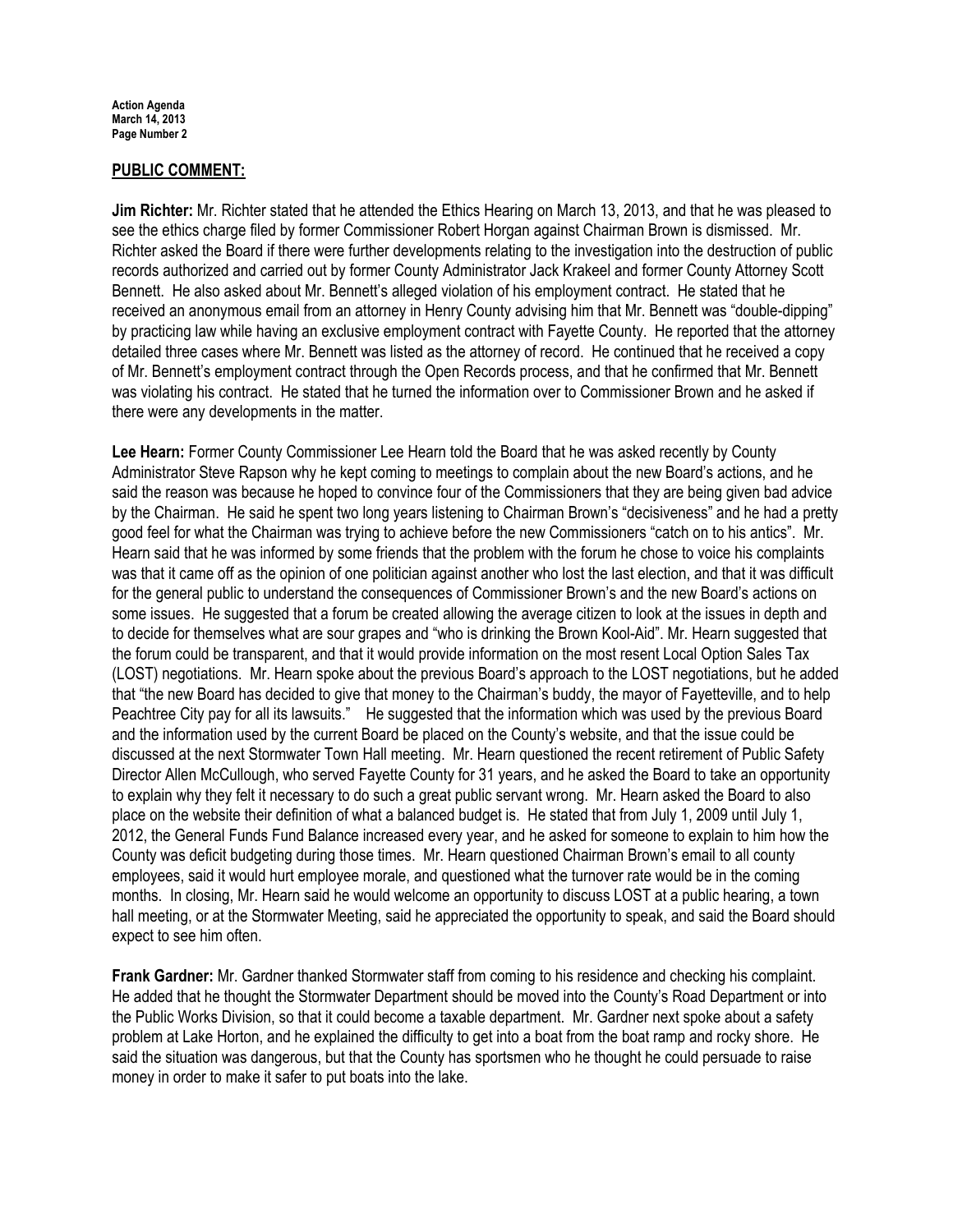Paul Parchert: Mr. Paul Parchert informed the Board that Fayette County recently installed two fire hydrants along the West Fayetteville Bypass for an unknown purpose, that the citizens of Janice Drive had paid to install that waterline, and he suggested that the County was installing waterlines along the West Fayetteville Bypass. Mr. Parchert also stated that while he understood that the current Board was not in favor of the West Fayetteville Bypass, he suggested that the County explore the possibility of placing landscaping along the road or trees along the road so that residents do not have to see the road. He said the people moved into excluded neighborhoods; to places where they could see trees. He said that, now, everyone on the West Fayetteville Bypass would see all the way up his deck and see him in his hot tub. He said this issue affected all the property owners along the West Fayetteville Bypass, and he did not think there would much cost in providing cover for those along West Fayetteville Bypass.

Mayor Greg Clifton: Fayetteville Mayor Greg Clifton replied to Mr. Hearn's comments saying Chairman Brown did not make any commitment regarding Local Option Sales Tax (LOST) negotiations to the cities other than once the new Board was installed there would be negotiations. He spoke about the difficulties in working with the County with its previous Board, stated that consultant Phil Sutton had concluded that the City of Fayetteville should receive 18%, and that the City of Fayetteville only received 14.99%. He said that the negotiation stage had given way to the lawsuit phase where the issue would be decided by a judge. He informed the Board that all the parties thought negotiation was better than facing a judgment, that all the parties made compromises, that City Manager Joe Morton worked to bring the Town of Tyrone back to the negotiation table, and that the best agreement given the circumstances was reached. He closed his remarks by thanking the new Board for working with the cities on this matter. Chairman Brown replied that Mayor Clifton did not deserve the criticism he received from Mr. Hearn during public comments.

# CONSENT AGENDA:

Commissioner Oddo moved to approve Consent Agenda Items 2 and 3 with one change to the March 4, 2013 Stormwater Meeting Minutes. He explained that the change was minor, and that one name needed to be corrected from Rick Medder to Rick Minter. Commissioner Barlow seconded the motion.

The motion to approve Consent Agenda Items 2 and 3 with one change to the March 4, 2013 Stormwater Meeting Minutes passed unanimously.

- 2. Approval of staff's recommendation to award annual Bid #872 to E.R. Snell Contracting of Tyrone as the primary vendor, to C.W. Matthews, Inc. of Tyrone as the secondary vendor, and to C.W. Matthew's Inc. of Forest Park as a backup vendor for the purchase of asphalt for the 2013 calendar year, in an amount not to exceed \$2,660,000.00, and authorization for the Chairman to sign the contracts.
- 3. Approval of the February 21, 2013 Department Outreach Meeting Minutes, the February 28, 2013 Board of Commissioners Meeting Minutes, and the March 4, 2013 Stormwater Town Hall Meeting Minutes.

# OLD BUSINESS: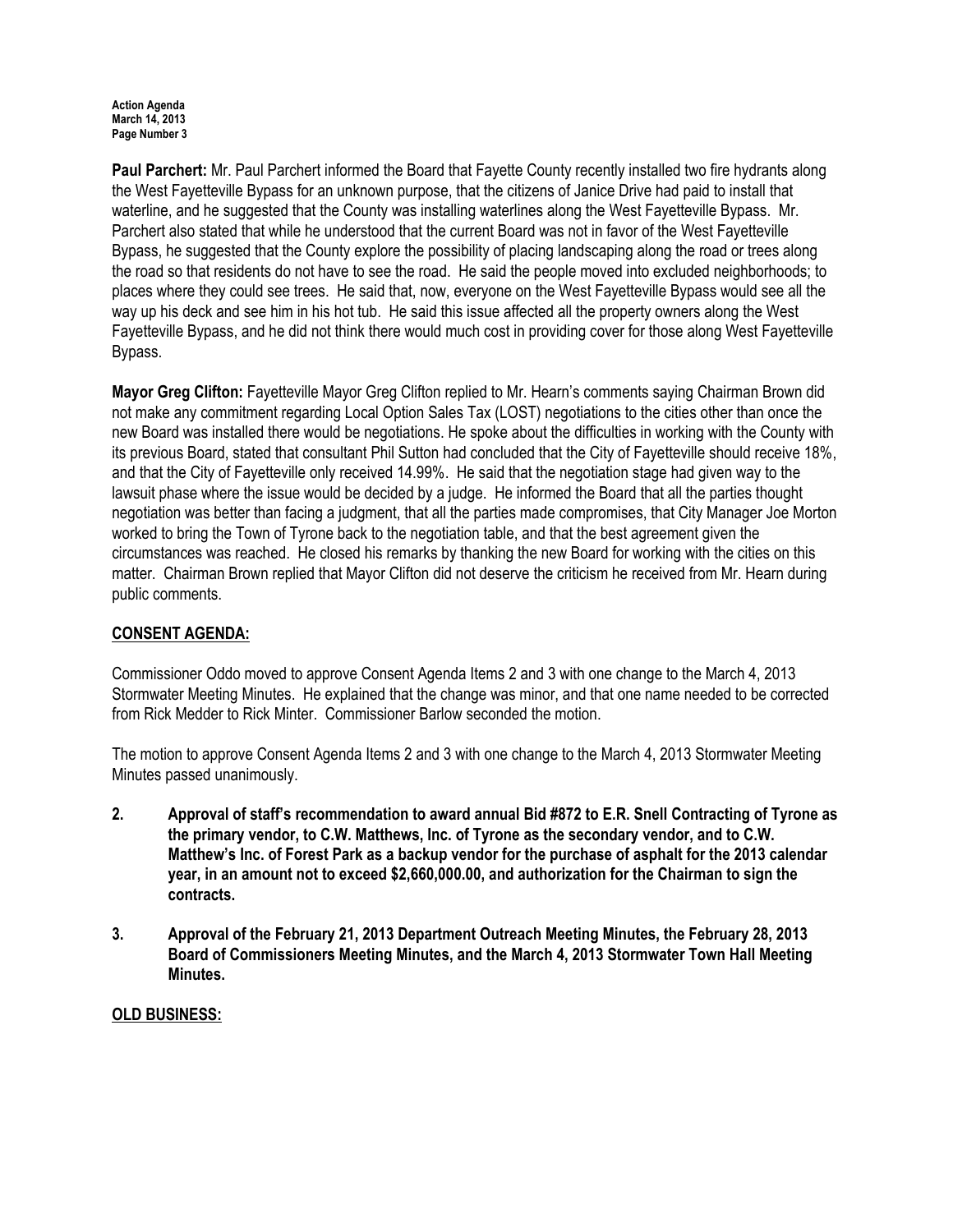#### NEW BUSINESS:

## 4. Consideration of Chairman Brown's recommendation to adopt Resolution 2013-07 opposing the split of the Griffin Judicial Circuit and the creation of a separate circuit for Fayette County.

Commissioner McCarty moved to adopt Resolution 2013-07 opposing the split of the Griffin Judicial Circuit and the creation of a separate circuit for Fayette County. Commissioner Ognio seconded the motion. Discussion followed. The motion passed unanimously.

## 5. Consideration of Chairman Brown's recommendation to adopt Resolution 2013-08 supporting the rescission of the Road Tax Penalty from the Transportation Investment Act.

Chairman Brown pointed out a sign on a tripod that was placed in the room, and he explained that he was part of a group named "The Transportation Leadership Coalition". He said the group deeply believed that is there should not be a penalty on the public for voting their conscious. He explained that when a referendum is put together for the people to vote upon, but with the caveat that the people will be penalized if they do not vote a certain way, that it is not right. Chairman Brown then read Resolution 2013-08 into the record. After reading the resolution into the record, Chairman Brown told those present that the "crossover day" for the Georgia General Assembly had come and gone, and he explained that for a bill to remain alive in the Georgia General Assembly, it had to be passed by either the Senate or the House of Representatives prior to "crossover day. Chairman Brown stated that Senate Bill 73 (SB73), which would have removed the penalties, was not approved by either legislative house prior to "crossover day" and therefore Fayette County was still stuck with the penalty for voting against Transportation Investment Act referendum. He thought that passing Resolution 2013-08 would show the County's support of those senators who had the courage to raise the question and fight for the citizens of Georgia who should not be penalized for speaking their mind and voting their conscious.

Chairman McCarty moved to adopt Resolution 2013-08. Commissioner Barlow seconded the motion. No further discussion followed. The motion passed unanimously.

## 6. Consideration of Chairman Brown's recommendation to adopt Resolution 2013-09 removing Fayette County from the Concept 3 Transit Plan.

Chairman Brown informed the audience that there is a Regional Mass Transit Plan that includes the 10 counties of the Metropolitan Atlanta Region. He referred to a map of south metropolitan Atlanta and Fayette County which was displayed on the televisions in the room, and he spoke about where commuter rails and an arterial bus rapid transit was projected for Fayette County. Chairman Brown then read Resolution 2013-09 into the record.

Mrs. Ginger Smithfield thanked the Board for the resolution saying it was greatly needed. She also thanked the Board for "sticking to [Fayette County's] Land Use Plan."

Commissioner Ognio moved to adopt Resolution 2013-09. Commissioner Barlow seconded the motion. No discussion followed. The motion passed unanimously.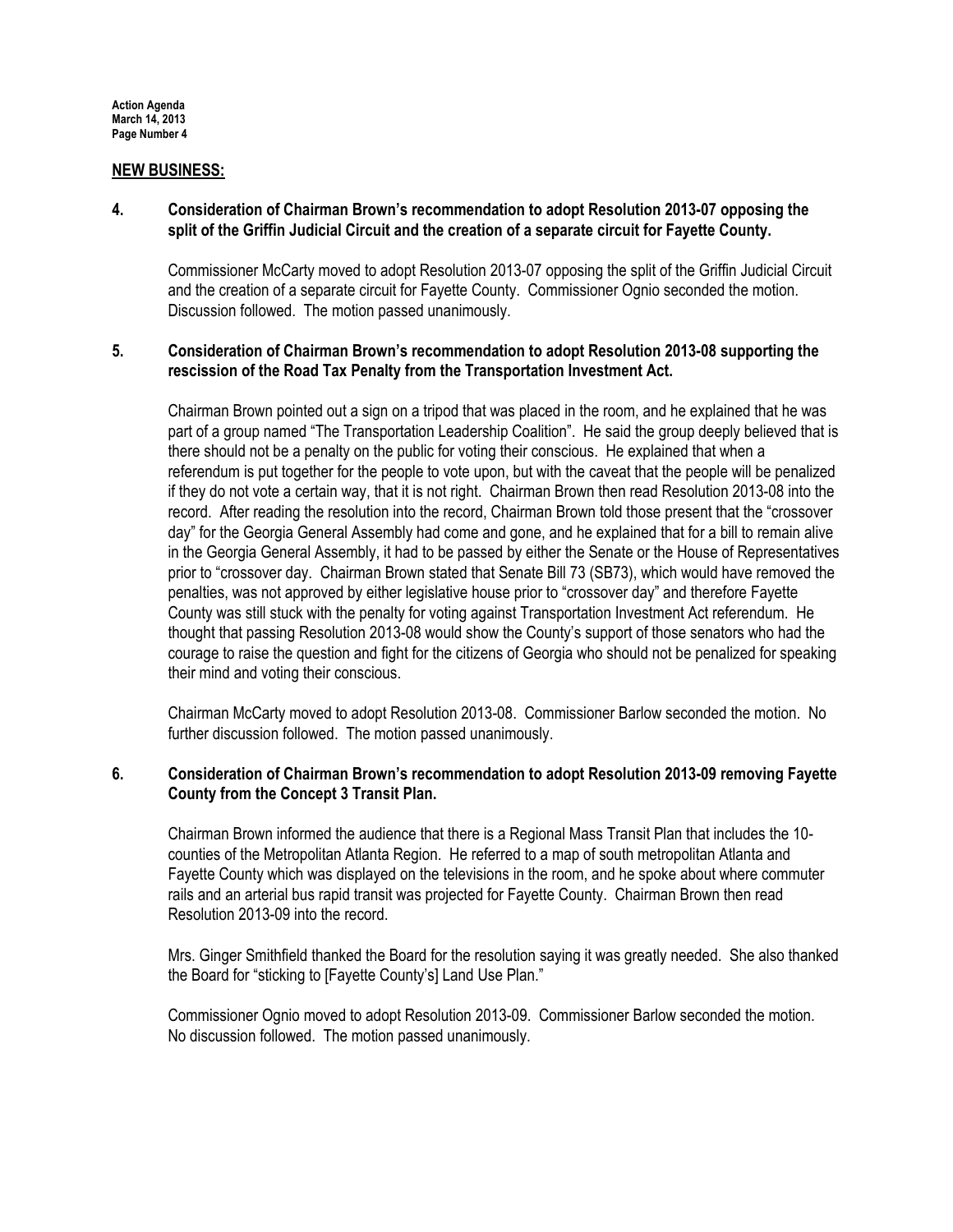## 7. Approval of the medical plan selection team's recommendation to award CIGNA as Fayette County's medical provider.

County Administrator Steve Rapson informed the Board that the County for a Medical Plan Selection Team that reviewed the medical plan for next year, and he explained the findings and recommendation to the Board.

Chairman Brown thanked the Finance staff, Human Resources staff, Mr. Rapson, and other staff who reviewed each of the proposed contracts and really worked on the premiums. He reminded those present that this was a bad budget year and that the County needed to save every dime it has. He said the team did a tremendous job in finding the savings, and he thanked the Cigna representative for coming to the table and working out an excellent deal.

Commissioner Ognio moved to approve the medical plan selection team's recommendation to award Cigna as Fayette County's medical provider. Commissioner Barlow seconded the motion. No discussion followed. The motion passed unanimously.

## 8. Consideration of administration of West Fayetteville Bypass related to handling the legal ramifications, existing rate of completion, and current environmental issues.

Chairman Brown stated that he had a written memorandum, and he read it into the record. The following is a transcript of the memorandum and motion Chairman Brown read into the record:

*As someone who has thoroughly studied the West Fayetteville Bypass and opposed it since the day it was introduced as a county TSPLOST project back in 2003, I am forced to concede that former Commissioners Lee Hearn, Robert Horgan and former Chairman Herb Frady have achieved their objective of pushing Phase II of the bypass far enough along so that we are unable prevent its completion.*

*After consulting with our county's attorney, road and engineering staff, I offer the following thoughts.*

*Staff acknowledges there was an outright attempt to force Phase II of the bypass into an ultrafast engineering and construction mode so as to push the project far enough along that completion would be imminent. I personally witnessed the constant prodding from then-County Administrator Jack Krakeel and then-Commissioner Lee Hearn on the TSPLOST committee to accelerate Phase II.*

 *It is truly distressing that our new Interim County Attorney revealed that he discovered 10 properties that are still in condemnation phase along Phase II, either in the courts or by other means, but the county took the land from the local property owners and began building Phase II of the bypass on those parcels anyway. I consider this careless methodology to be both inappropriate and unconscionable, opening up the county up to considerable risk by not knowing the actual costs of land acquisitions and possible court-imposed damages.*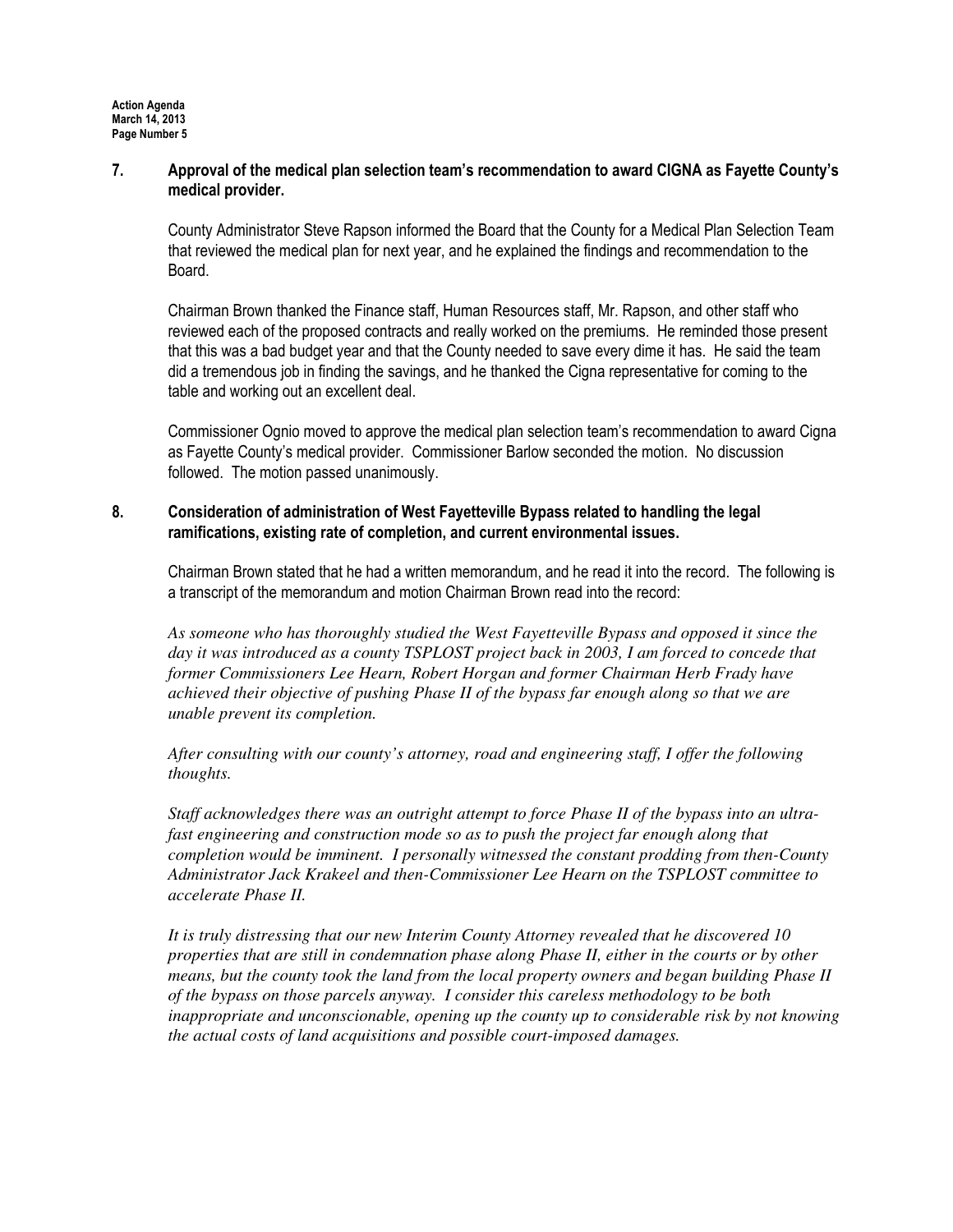*For the record, I do not hold staff accountable for any of these irresponsible and inappropriate actions to accelerate Phase II without officially acquiring the land and determining the total land costs in advance as that was the process was totally driven by the majority from the previous Board of Commissioners, Jack Krakeel and former-County Attorney Scott Bennett.* 

*The southern section of Phase II (everything south of Eastin Road which accounts for 50% of the length of the entire project) was completed last year.*

*The section from Eastin Road to State Route 92 was substantially complete at the beginning of the year. Our new Board of Commissioners recently delayed material contract approvals for the bypass so that we could thoroughly evaluate our position.*

*I report that we are shackled by a contract approved by the former-Commission Chairman Frady and former-Commissioners Hearn and Horgan. Undeniably, the contractor, E.R. Snell, has completed a majority of the work from Eastin Road to State Route 92 with the contract calling for finish paving in May.*

*The contractor has to be paid in full or the county government is in breach of the contract as we are locked into a binding agreement from the former majority on the Board of Commissioners. If we continue to halt the work, we lose a significant amount of taxpayer dollars with nothing to show for it. In addition, we are also experiencing erosion problems from the prepared road bed now in place, it will cost even more taxpayer dollars, beyond the binding agreement for road construction, to contain that damage if the road bed is not paved.*

*We also have another contract where we are locked into a binding agreement from the former majority on the Board of Commissioners with contractor McCarthy Improvements related to the bridge at Whitewater Creek. As with the other contractor, the work is in progress and terminating the project would result in a breach of contract, meaning the taxpayers would pay for the total project without the work being performed.*

*The roundabout project at State Route 92 is in the design phase. Once our new County Administrator was officially employed with the county, I asked him to immediately work with staff on finding a less expensive and less harmful design on the homes and businesses in the area. I am pleased to announce that it appears the road and engineering staff have come up with a better, less expensive option.*

*The original roundabout plan cost \$1.7 million and had a significant impact on the surrounding homes and businesses. An alternate plan, costing much less, avoiding a major utility relocation and greatly reduces the impact on the neighbors.*

*The majority on the previous Board of Commissioners moved forward on the design components on Phase III of the bypass. Staff had begun the preliminary planning process.*

*In looking for the best solution possible under the constrained circumstances, I offer the following motion to the Board of Commissioners:*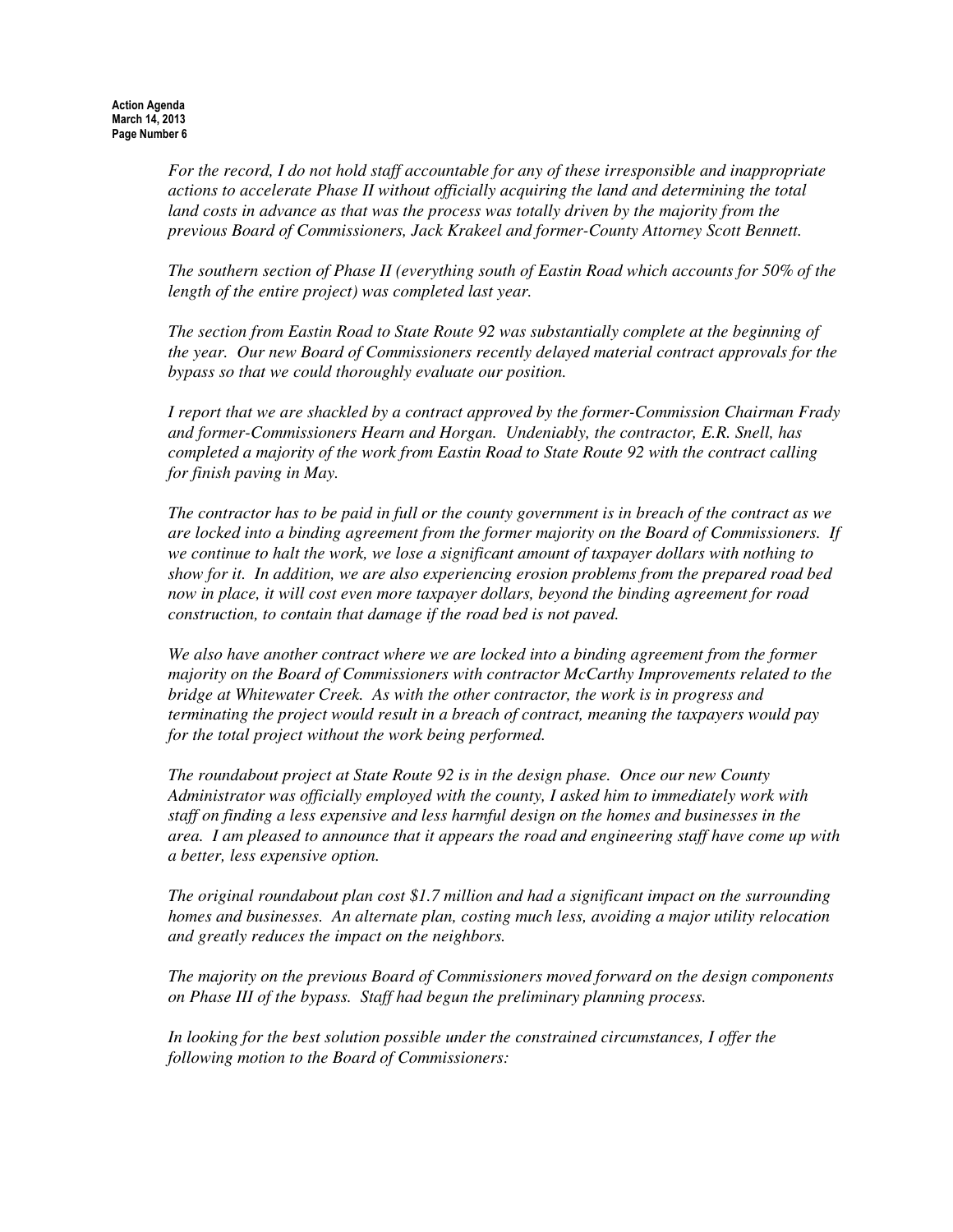*I move that the Board of Commissioners, to avoid a lawsuit based on breach of contract related to binding agreements passed by the majority of the previous Board of Commissioners and to avoid paying the cost of resolving continued environmental damages from leaving the currently formed road bed unpaved, allow the completion of Phase II up to State Route 92. Likewise, I move that the roundabout previously approved by the majority on the previous Board of Commissioners be reconfigured to a normal four-way intersection with a reduced cost and a reduced impact on the neighbors. In addition, I move further that Phase III of the West Fayetteville Bypass be officially terminated as a planned project and removed from the Fayette County Transportation Plan as a new road segment. Finally, I conclude this motion with an official apology from the county government to the landowners and taxpayers of Fayette County for the local government not being receptive on the issue of the West Fayetteville Bypass project and county's forcing the construction of Phase II, even before a substantial amount of the land was purchased just to handcuff the current Board of Commissioners to the completion of the phase because of the binding contracts of their predecessors. May we never see such thoughtlessness in this county ever again. I continue that all existing contracts for hauling, gravel, and asphalt be continued. So moved.*

Commissioner McCarty seconded the motion.

Ginger Smithfield: Mrs. Smithfield thanked all of the Commissioners for doing everything they have done to fight the West Fayetteville Bypass. She acknowledged that Chairman Brown had been against the bypass since 2003, and she said she greatly appreciated the efforts, the thought, and the investigative work the Board put into the matter. She continued saying all of the homeowners along the West Fayetteville Bypass thanked the Board, and she urged the Board to abolish Phase III of the bypass. Mrs. Smithfield pointed out that there was a huge, old, operating family farm in the path of Phase III that could be spared, and that many homeowners along Phase III could be spared from what many Phase II homeowners were not. She repeated her request to abolish Phase III of the West Fayetteville Bypass.

Dennis Chase: Mr. Chase said he had one, continuing, and unanswered question that he had risen several times and still did not have an answer on. He said the question related to whether the Stormwater Utility Department every reviewed the best management practices to be installed when the West Fayetteville Bypass was built. He said the last he understood, staff did not know whether it had been reviewed or not. He pointed out that the West Fayetteville Bypass was one-million square feet of impervious surface. He understood that staff would perform the Sediment Erosion Control [study], but he did not know whether there were adequate provisions alongside the bypass to protect the stormwater runoff. He thought this was an outstanding issue, and while he could not get an answer to the question, he asked the Board if they could get an answer. Chairman Brown replied that a Stormwater Town Hall Meeting was coming up, and that this was a question that should be answered at the meeting. County Administrator Steve Rapson replied that it would be answered at the Stormwater Town Hall Meeting.

Frank Gardner: Mr. Gardner informed the Board of a dangerous curve at Foxrun Road and Davis Road. HE suggested that if Phase II is completed then the curve would also have to be straightened. He told the Board that he was surprised no one had been killed at the curve, and he spoke about some of the dangers associated with the curve.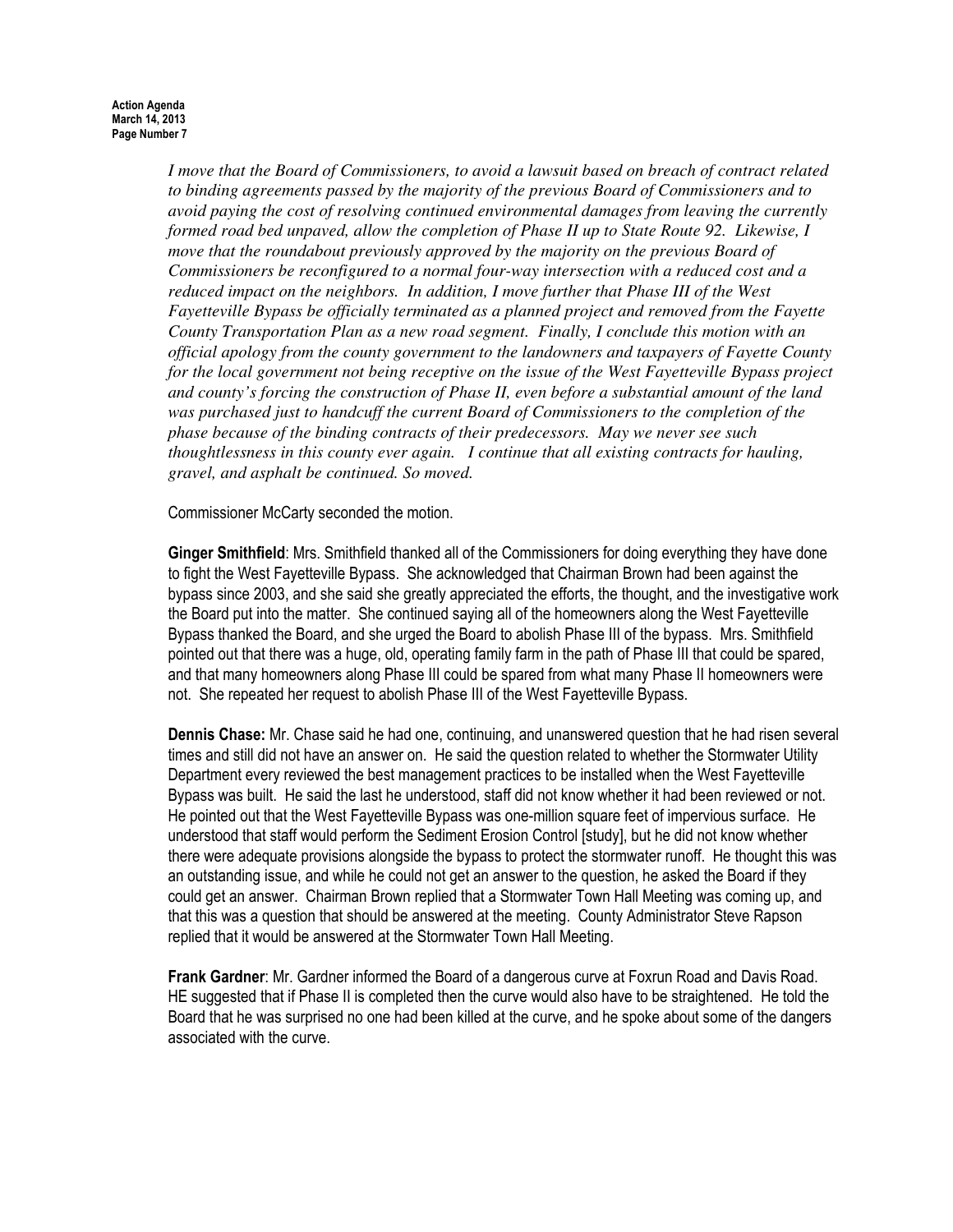Tom Waller: Mr. Wlaller thanked the Board for the action relative for the action to Phase III of the West Fayetteville Bypass. He said he understood that Phase II was so far down the road that it could not be completed, but he pointed out that contracts typically have a "back out clause" where a certain amount of money is paid without having to bite the bullet. He asked why such a clause was not in the contract for the West Fayetteville Bypass. Mr. Waller also informed the Board that someone had knocked down the stop sign at the West Fayetteville Bypass and Sandy Creek Road. He suggested that a couple of signs could be installed and one could be placed over the road to facilitate people stopping at the intersection. In closing, Mr. Waller asked what the cost would be to stop Phase II of the bypass and how much of a bill should be hung around the necks of the previous Commissioners.

Roy Bishop: Mr. Bishop thanked Chairman Brown for putting in writing what he has been living for the past two years. He said he lives on the low-end of the West Fayetteville Bypass, and that recently dynamiting has been occurring for the past three weeks since engineering was not properly done but was rushed through. Concerning the current stormwater issues, Mr. Bishop said the roads were "falling in", but that he had not heard anyone from the Road Department ask to fix roads; only to build new roads.

Commissioner Oddo said when he was campaigning that he spoke about wanting to assess the West Fayetteville Bypass. He stated that after he made his review, and after thinking like a business man, that he concluded that stopping the West Fayetteville Bypass "would be a terrible waste of the taxpayers' money. He said the County has what it has, and that the parts that the County has needs to be finished, and that Phase III needed to be cancelled.

Chairman Brown stated that the portion of West Fayetteville Bypass that is left is unpaved and substantially cleared. He said that meant if the roadbed is left unpaved that all of the material would wash away and would eventually erode and deteriorate. He explained that the County is in a Catch-22, and that he did not take any joy in voting to finish the project. He said he was sad to say that the County condemned many properties through a special means and started to build on people's property before the landowners were even paid for their land. Chairman Brown said that the County did not know what the land prices would be, or what the judge-imposed penalties would be, but with great sorrow he did not feel the Board had any choice in the matter. Concerning Phase III of the West Fayetteville Bypass, Chairman Brown said he thought the Board would save the family's farm since it is the right thing to do.

The motion as read by Chairman Brown and seconded by Commissioner McCarty passed unanimously.

# ADMINISTRATOR'S REPORTS:

Re-Advertisement of two Vacancies on the Public Facilities Authority and an Opening on the Department of Family and Children Service's Board: County Administrator Steve Rapson informed the Board that staff is currently re-advertising two vacancies on the Public Facilities Authority. He said the County already actually received two applications for those vacancies, but based on their experience the County felt there needed to be someone with more of a financial background, and that is why those positions were re-advertised. Mr. Rapson stated that as positions are advertised, if someone does express an interest but it is felt they may be applicable for another board or a commission or authority, that staff would keep the applications on file similar to how Human Resources does. Then, when a position becomes vacant, those who have expressed interest can be contacted. Mr. Rapson also informed the Board that earlier in the afternoon, the County was notified that Ms. Debbie Chambers of the Fayette County Department of Family and Children's Services (DFCS) would likely resign during the week. He said the position would be advertised once official notification was given. Chairman Brown appointed Commissioner David Barlow to review the DFCS applications.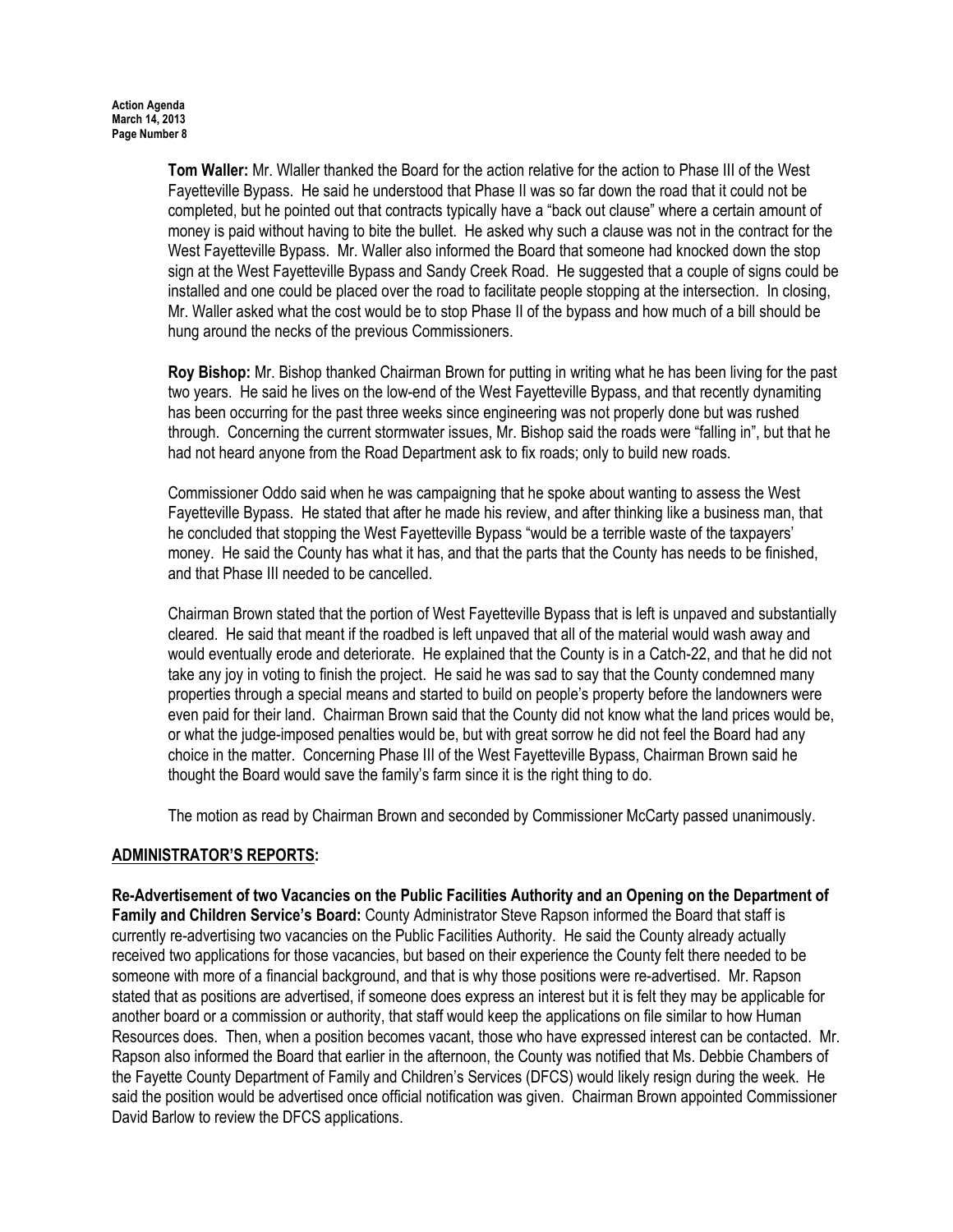Acknowledgment of Transportation Engineer Carlos Christian: County Administrator Steve Rapson said he was a big believer in giving credit where it is due. He said Transportation Engineer Carlos Christian, from the Public Works Department, is the one who came up with the intersection reconfiguration at the West Fayetteville Bypass, and that his work would save Fayette County between \$500,000 to \$700,000.

Kenwood Road Bridge Project Open House: County Administrator Steve Rapson informed everyone that an Open House was being scheduled for April 8, 2013 for the Kenwood Road Bridge project. He said the Open House would last from 5:00 p.m. until 7:00 p.m., and that he would send an email to the Board concerning it. Chairman Brown noted that the project was near a park, an elementary school, and churches. He suggested that those who live or do business in the area should pay close attention to the issue.

Response to Mr. Lee Hearn's Public Comments: County Administrator Steve Rapson replied that as a profession and Certified Public Accountant, and as one who has done this type of work for over twenty years–including LOST negotiations, that many of Mr. Hearn's comments were very misleading. He encouraged everyone who is truly interested to come by and he would share every piece of documentation he has, and every study and analysis that has been performed He said he would not require staff to scan 20,000 pages and create an entire organization on the website. He concluded that "saying 1\$14.5 million dollars does not make it so". He equated the LOST negotiations to intergovernmental cooperation, and he said it is not 'us versus them, it's Fayette County." Mr. Rapson added that if Mr. Hearn wanted to see a balanced budget that he would encourage him to look at the Fiscal Year 2014 budget which is about to be done.

## ATTORNEY'S REPORTS:

Four Items for Executive Session: Interim County Administrator Dennis Davenport informed the Board that two threatened litigation items, one land acquisition item, and one personnel item needed to be discussed in Executive Session.

## COMMISSIONERS' REPORTS:

Commissioner Barlow: Commissioner Barlow said he would be silent since Mr. Hearn took quite enough time and there was no need for him to continue the conversation.

Commissioner Oddo: Commissioner Oddo said he did not feel like he should have to respond, but he said, with all due respect to Commissioner Brown, that he "would not follow him anywhere." He thought that would be nice for the record.

Commissioner McCarty: Commissioner McCarty thanked everyone for coming to the meeting, and he seconded Commissioner Oddo's statement about following Commissioner Brown. He said the Commissioners have their own minds and their own opinions. He said that very often there is agreement, and when there is agreement he it 100% there, and when there is a disagreement he will vote against it. He said that was all he could do.

Commissioner Ognio: Commissioner Ognio said there was a lot he could get into with Mr. Hearn, but he thanked the people along Phase II of the West Fayetteville Bypass for understanding the Board's position. He apologized to them one more time saying the Board had worked hard to stop it, but it could not be stopped and it hated it for them.

Interim County Attorney Dennis Davenport: Interim County Attorney Dennis Davenport reported that he overlooked one item, and that there is a fifth item for Executive Session– namely, the a review of the February 28, 2013 Executive Session Minutes.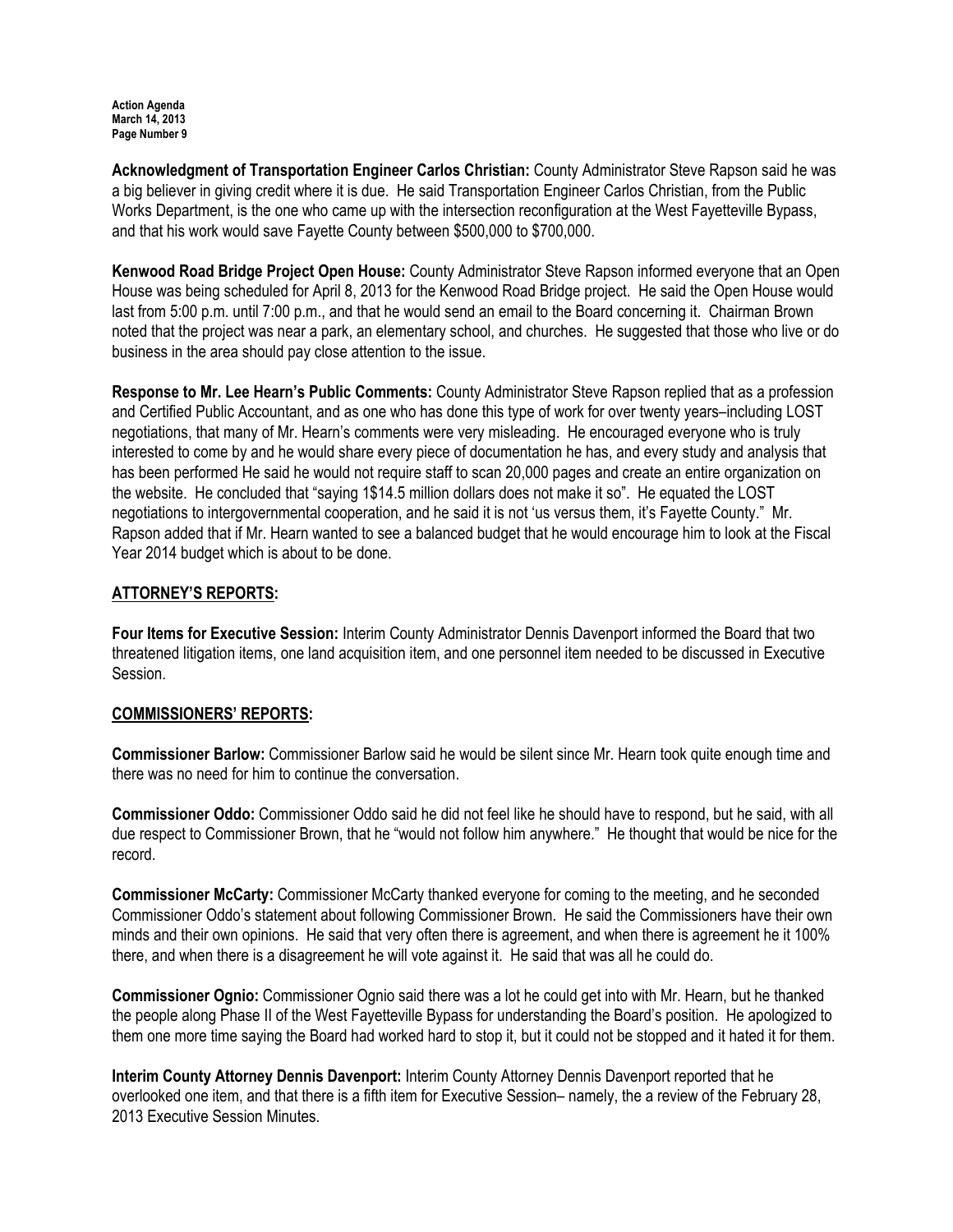Chairman Brown: Chairman Brown introduced Ms. Tameca White saying that she was Fayette County's latest employee. He said she had hit the ground running and that "she has saved my life because she keeps everything in perfect order, she just runs it like a machine." Chairman Brown said he found it hard when someone criticizes someone else for not having an open forum and that was the same person who voted not to let someone make a presentation on an Agenda item, and he said it was somewhat hypocritical. He stated that Mr. Hearn's comments about Mayor Greg Clifton were unfair, and he said that all of the jurisdictions of Fayette County, including Fayette County, gave a little bit to help the City of Peachtree City. He said the issue is about Fayette County, and that the division has to stop, and that there is enough to the fighting. He said the County's position for an entire year was "Our way or the highway, and that is all we are going to say", and he stated that position was shameful. Chairman Brown also said it was humorous because, as a Commissioner, he had asked to see the LOST report twice, but that he was not given the report. He found it astounding that Mr. Hearn was now asking to put the report on the website, even though he was not allowed to see the report when he asked for it last year. Concerning the email that was sent to the Fayette County employees, Chairman Brown said he sent it for a reason so that every employee could have an appreciation for the budgetary situation the County is in. He encouraged staff to withhold any expenses they could as the County would have to find a way to cover costs. He also encouraged Constitutional Officers to not fill vacancies and to freeze positions. Chairman Brown also addressed Mr. Parchert's request to place landscaping along the West Fayetteville Bypass by saying the Board heard his concern and took it seriously. He said after the West Fayetteville Bypass was completed that the Board would be able to review each situation individually in an effort to reduce the pain.

Mayor Greg Clifton: Mayor Clifton sated that in his previous comments he left out one point, and that County Administrator Rapson had brought it back to his attention when he spoke of intergovernmental cooperation. He noted that Mr. Hearn commented about pushing more costs from the cities onto the County for EMS service. Mayor Clifton stated that the City of Fayetteville and Fayette County are in discussions of relocating the EMS services from Station 4 to the city's facilities at this time. He mentioned that this would not be a cost that the County would bear, but that it would be a cost that the City of Fayetteville would bear.

Chairman Brown: Chairman Brown stated that the greatest compliment that Mayor Clifton and he could have every received from a person who is not typically considered a political ally. He said that person stated he had been doing business in Fayette County for 25 years and that he had not seen such good cooperation in his 25 years of doing business between Fayette County, Fayetteville, and the other cities in Fayette County as he has seen today. Chairman Brown thanked Mayor Clifton for all of his help, and reiterated that relocating ambulances to Fayetteville's Fire Stations was going to save Fayette County some money.

# EXECUTIVE SESSION:

Five Items for Executive Session: Chairman Brown moved to recess into Executive Session for two threatened litigation items, one land acquisition item, one personnel item, and one review of the Executive Session minutes. Commissioners Barlow and McCarty seconded the motion. No discussion followed. The motion passed unanimously.

The Board recessed into Executive Session at 8:17 p.m. and returned to Official Session at 9:03 p.m.

Return to Official Session: Commissioner Oddo moved to leave Executive Session and return to the regularly scheduled meeting. Commissioner McCarty seconded the motion. No discussion followed. The motion passed unanimously.